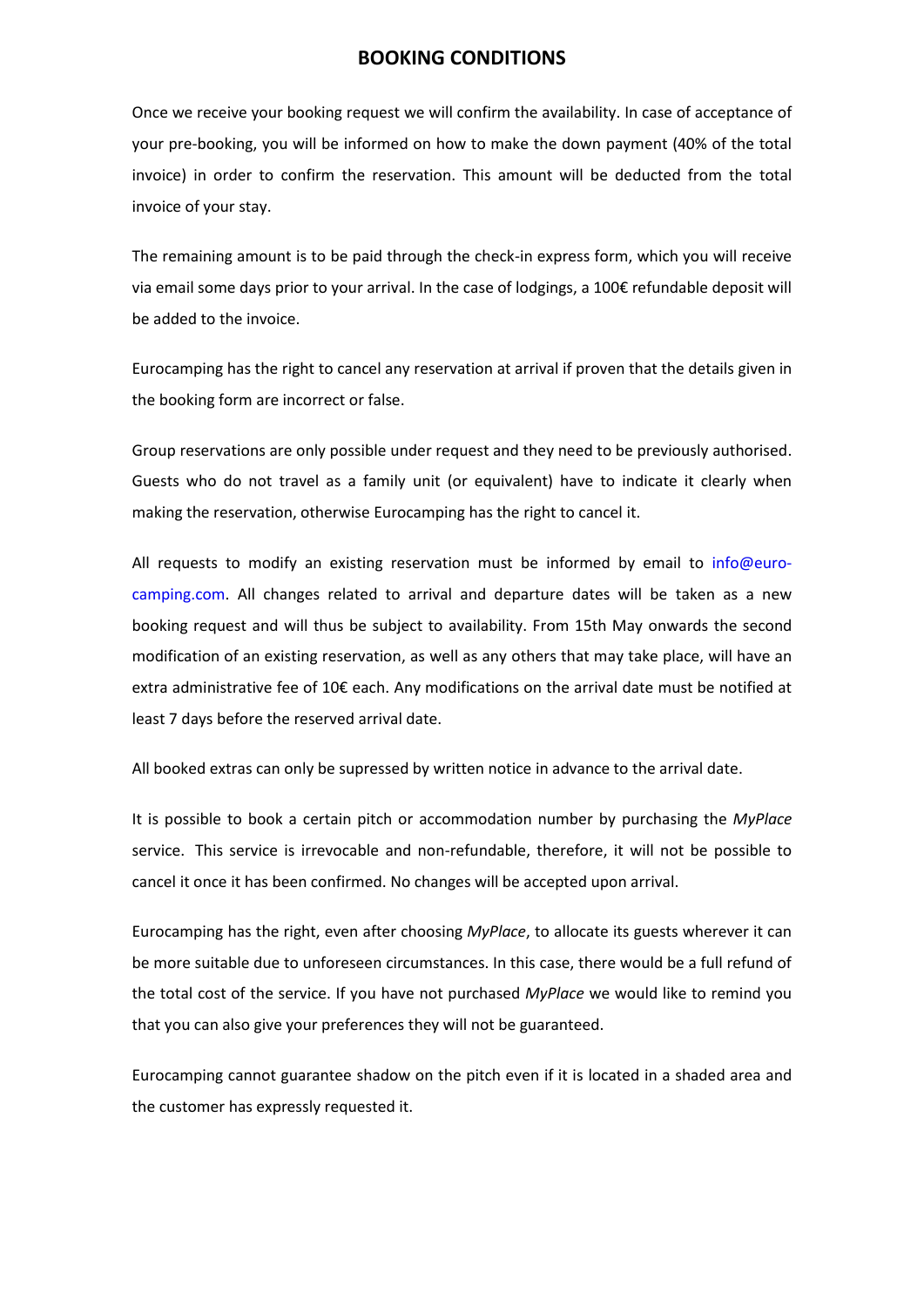#### **Camping pitches**

The maximum capacity of camping pitches is 6 people. **A baby or a child counts equally as a person.**

Pitches are at your disposal on the day of arrival from **1:00 pm**. and must be vacated on the day of departure before **12:00 am**.

The confirmed arrival and departure dates and times must always be respected. In case of delay in arrival, pitches will be held until noon on the following day. After these 23 hours the reservation will be cancelled and the payed amount will be lost, unless Eurocamping has been informed of the delay beforehand by written notice.

**During high season the full price of the pitch is to be paid for all the reserved days if arriving later or leaving earlier than the confirmed days of the reservation.**

#### **Accommodations**

For safety reasons, it is completely forbidden to exceed the maximum capacity of the booked accommodation. **A baby or a child counts equally. Pets are not allowed in accommodations.**

The arrival time is at **5:00 pm.** and departure needs to be before **10:00 am.** In low season, we might be more flexible with check-in and check-out times under availability. You can only request and receive confirmation about departure times directly at the reception.

The arrival and departure dates of the co jordi irmed reservation must be respected. The reservation will be held from 5:00 pm. on the arrival day until 5:00 pm. on the following day. After these 24 hours the reservation will be cancelled and the payed amount will be lost, unless Eurocamping has been informed of the delay beforehand by written notice.

**In the case of arriving later or leaving before the booked dates, the nights not spent are not refundable.**

**A 100€ refundable safety deposit is requested. This will be paid, together with the remaining amount of the invoice, through the check-in express form.**

**The customer will be in charge of the final cleaning of the accommodation.**